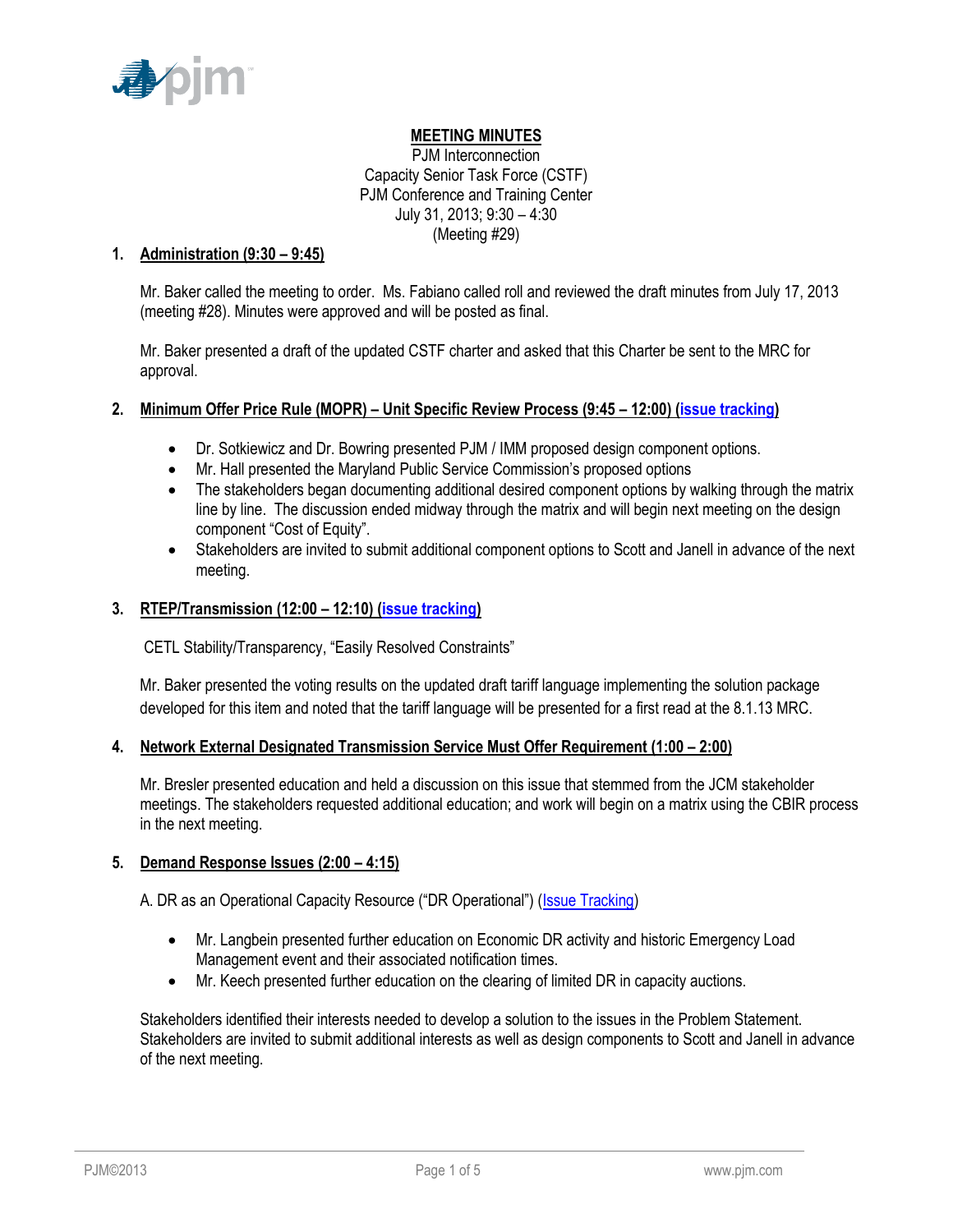

## B. Comparability of Capacity Resources ("DR - Comparability") (*Issue tracking*)

This item was discussed, and a request was made to add the matrix for this item as a separate tab to the "DR Operational" matrix. The agenda for the next meeting will include the review of the entire 19 item list and prioritization polling results to determine if the remaining three design components for this topic should be re-expanded back to the top five items of interest in the poll.

#### **6. Wrap-up and Future Agenda Items (4:15 – 4:30)**

#### **Future meeting dates (click on link to register)**

| August 9, 2013     | $9:30 - 3:00$ | In-person & WebEx |
|--------------------|---------------|-------------------|
| August 28, 2013    | $9:30 - 4:30$ | In-person & WebEx |
| September 9, 2013  | $1:00 - 4:30$ | In-person & WebEx |
| September 18, 2013 | $9:30 - 4:30$ | In-person & WebEx |
| October 2, 2013    | $9:30 - 4:30$ | In-person & WebEx |
| October 16, 2013   | $9:30 - 4:30$ | In-person & WebEx |
| October 30, 2013   | $9:30 - 4:30$ | In-person & WebEx |

Author: Janell Fabiano DM #: 761408

#### **Anti-trust:**

You may not discuss any topics that violate, or that might appear to violate, the antitrust laws including but not limited to agreements between or among competitors regarding prices, bid and offer practices, availability of service, product design, terms of sale, division of markets, allocation of customers or any other activity that might unreasonably restrain competition. If any of these items are discussed the chair will re-direct the conversation. If the conversation still persists, parties will be asked to leave the meeting or the meeting will be adjourned.

#### **Code of Conduct:**

As a mandatory condition of attendance at today's meeting, attendees agree to adhere to the PJM Code of Conduct as detailed in PJM Manual M-34 section 4.5, including, but not limited to, participants' responsibilities and rules regarding the dissemination of meeting discussion and materials.

#### **Public Meetings/Media Participation:**

Unless otherwise noted, PJM stakeholder meetings are open to the public and to members of the media. Members of the media are asked to announce their attendance at all PJM stakeholder meetings at the beginning of the meeting or at the point they join a meeting already in progress. Members of the Media are reminded that speakers at PJM meetings cannot be quoted without explicit permission from the speaker. PJM Members are reminded that "detailed transcriptional meeting notes" and white board notes from "brainstorming sessions" shall not be disseminated. PJM Members are also not allowed to create audio, video or online recordings of PJM meetings.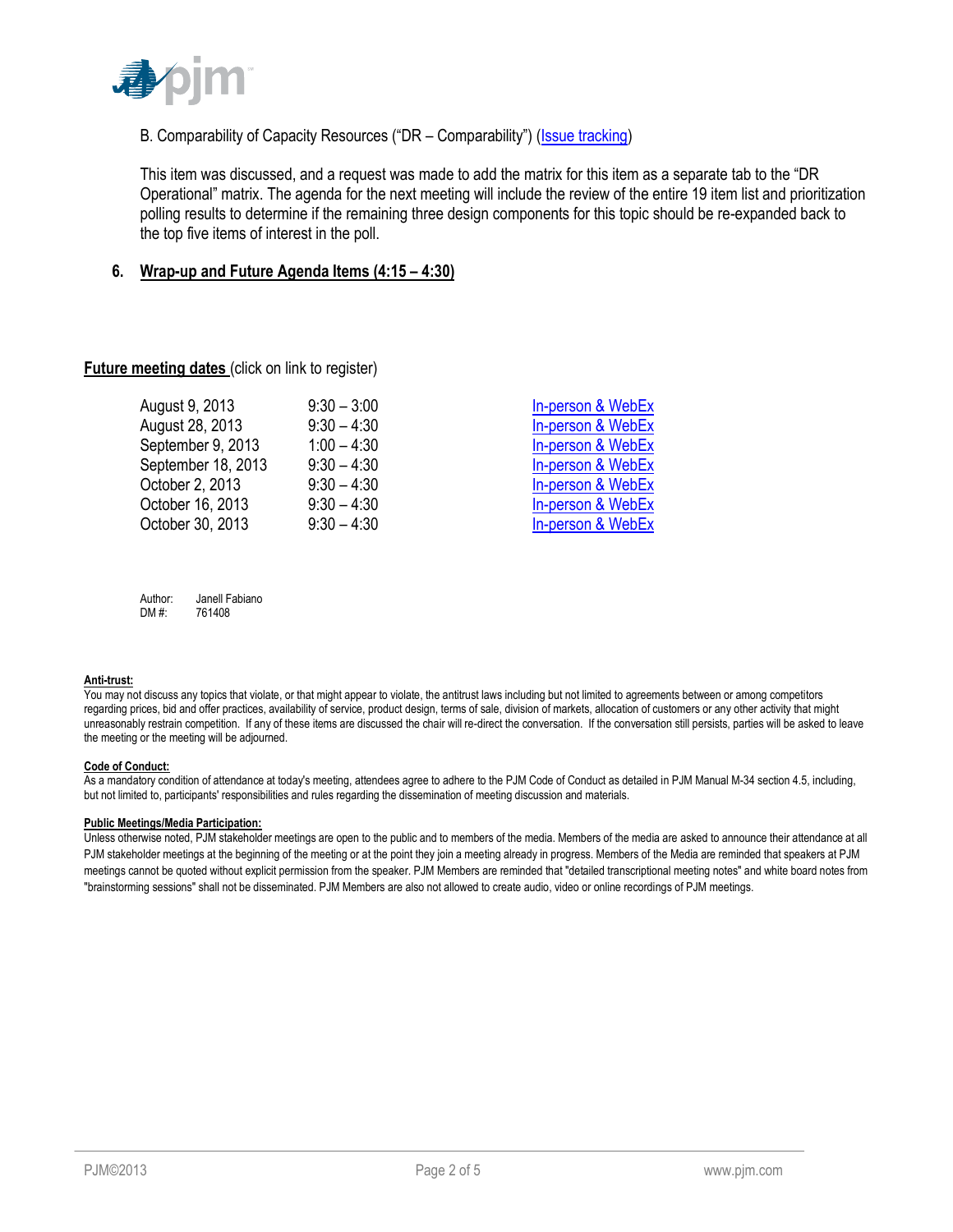

## **Attendance – In Person**

| <b>Last Name</b> | <b>First Name</b> | <b>Company Name</b>                            | <b>Sector</b>               |
|------------------|-------------------|------------------------------------------------|-----------------------------|
| Alston           | <b>Rick</b>       | Old Dominion Electric Cooperative              | <b>Electric Distributor</b> |
| Anders           | David             | PJM Interconnection                            | Not Applicable              |
| Baker            | Scott             | PJM Interconnection                            | Not Applicable              |
| <b>Barker</b>    | Jason             | Exelon Business Services Company, LLC          | <b>Transmission Owner</b>   |
| Bhavaraju        | Murty             | PJM Interconnection                            | Not Applicable              |
| Borgatti         | Michael           | Gable and Associates                           | Not Applicable              |
| Bowring          | Joe               | Monitoring Analytics, LLC                      | Not Applicable              |
| <b>Bresler</b>   | Stu               | PJM Interconnection                            | Not Applicable              |
| <b>Brown</b>     | <b>Rich</b>       | EDP Renewables North America, LLC              | <b>Generation Owner</b>     |
| Ciabattoni       | Joseph            | PJM Interconnection                            | Not Applicable              |
| Citrolo          | John              | PSE&G ER&T                                     | <b>Transmission Owner</b>   |
| Dugan            | William           | Monitoring Analytics, LLC                      | Not Applicable              |
| Elgasseir        | Mohamed           | <b>Atlantic Grid Operations</b>                |                             |
| Engle            | Andrew            | PJM Interconnection                            | Not Applicable              |
| Esposito         | Patricia          | <b>Atlantic Grid Operations</b>                | <b>Other Supplier</b>       |
| Fabiano          | Janell            | PJM Interconnection                            | Not Applicable              |
| Fitch            | <b>Neal</b>       | GenOn Energy Management, LLC                   | <b>Generation Owner</b>     |
| Ford             | Adrien            | PJM Interconnection                            | Not Applicable              |
| Griffiths        | Daniel            | Comverge                                       | Other Supplier              |
| Guerry           | Katie             | EnerNOC, Inc.                                  | <b>Other Supplier</b>       |
| Hagaman          | Derek             | Calpine Bethlehem, LLC                         | <b>Transmission Owner</b>   |
| Higgins          | Craig             | North Carolina Electric Membership Corporation | <b>Electric Distributor</b> |
| Huis             | Diane             | North Carolina Electric Membership Corporation | <b>Electric Distributor</b> |
| Horstmann        | John              | Dayton Power & Light Company (The)             | <b>Transmission Owner</b>   |
| Horton           | Dana              | Appalachian Power Company                      | <b>Transmission Owner</b>   |
| Jablonski        | James             | Borough of Butler, Butler Electric Division    | <b>Electric Distributor</b> |
| Keech            | Adam              | PJM Interconnection                            | Not Applicable              |
| Kerecman         | Joseph            | Calpine Energy Services, L.P.                  | Not Applicable              |
| Kogut            | George            | New York Power Authority                       | <b>Transmission Owner</b>   |
| Lieberman        | Steven            | Old Dominion Electric Cooperative              | <b>Electric Distributor</b> |
| Mabry            | David             | McNees Wallace & Nurick LLC                    | Not Applicable              |
| Miller           | Don               | FirstEnergy Solutions Corporation              | <b>Transmission Owner</b>   |
| O'Connell        | Robert            | JPMorgan Ventures Energy Corporation           | <b>Other Supplier</b>       |
| Philips          | Marjorie          | <b>Hess Corporation</b>                        | Other Supplier              |
| Pratzon          | David             | <b>GT Power Group</b>                          | Not Applicable              |
| Scarpignato      | David (Scarp)     | Direct Energy Business, LLC                    | Other Supplier              |
| Scheidecker      | Paul              | PJM Interconnection                            | Not Applicable              |
| Schofield        | William           |                                                |                             |
| Sotkiewicz       | Paul              | Customized Energy Solutions, Inc.              | Not Applicable              |
| Stadelmeyer      | Rebecca           | PJM Interconnection                            | Not Applicable              |
| Stuchell         | Jeff              | Exelon Business Services Company, LLC          | <b>Transmission Owner</b>   |
| Velasco          | Cheryl Mae        | FirstEnergy Solutions Corporation              | <b>Transmission Owner</b>   |
|                  |                   | PJM Interconnection                            | Not Applicable              |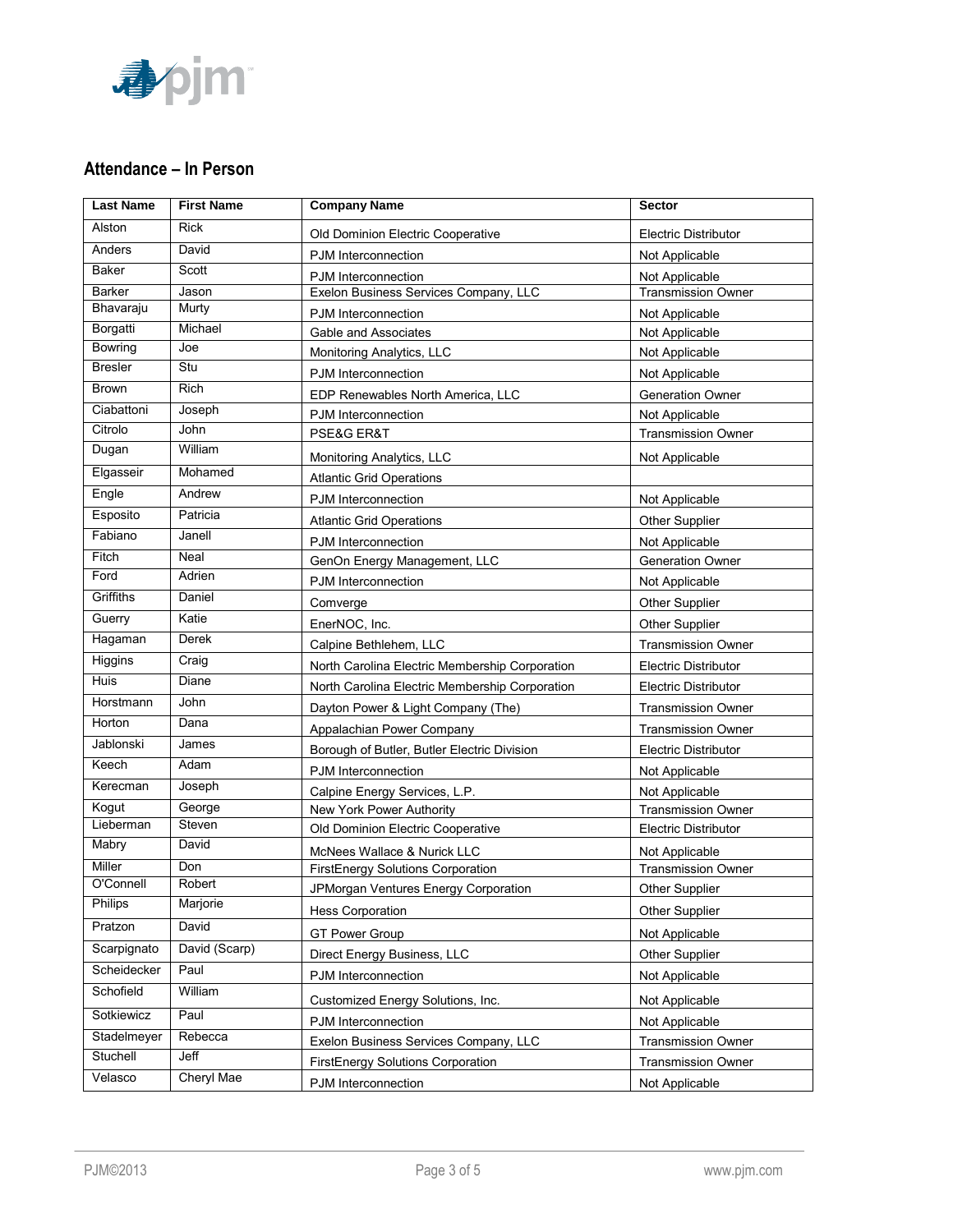

# **Attendance: Teleconference**

| <b>Last Name</b>   | <b>First Name</b> | <b>Company Name</b>                        | <b>Sector</b>                    |
|--------------------|-------------------|--------------------------------------------|----------------------------------|
| Ainspan            | Malcolm           | Energy Curtailment Specialists, Inc.       | <b>Other Supplier</b>            |
| <b>Batta</b>       | Michael           | Virginia Electric & Power Company          | <b>Transmission Owner</b>        |
| Benchek            | Jim               | First Energy Solutions Corp.               | <b>Transmission Owner</b>        |
| Bloom              | David             | Baltimore Gas and Electric Company         | <b>Transmission Owner</b>        |
| <b>Brodbeck</b>    | John              |                                            |                                  |
| Campbell           | <b>Bruce</b>      | Potomac Electric Power Company             | <b>Electric Distributor</b>      |
| Canter             | David             | EnergyConnect, Inc.                        | <b>Other Supplier</b>            |
| Carmean            |                   | <b>AEP</b>                                 | <b>Transmission Owner</b>        |
|                    | Gregory           | <b>OPSI</b>                                | Not Applicable                   |
| Carretta           | Kenneth           | PSE&G ER&T                                 | <b>Transmission Owner</b>        |
| Choueiki           | Hisham            | Public Utilities Commission of Ohio (The)  | Not Applicable                   |
| Clover             | Bernita           | Duquesne Light Company                     | <b>Transmission Owner</b>        |
| Czigler            | Frank             | Public Service Electric & Gas Company      | <b>Transmission Owner</b>        |
| Demuynck           | Rene              | New Jersey Board of Public Utilities       | Not Applicable                   |
| <b>DeNevas</b>     | Joeseph           | Potomac Electric Power Company             | <b>Electric Distributor</b>      |
| Farber             | John              | DE Public Service Commission               | Not Applicable                   |
| Francis            | Frank             | Brookfield Energy Marketing, Inc.          | <b>Other Supplier</b>            |
| Freeman            | Al                |                                            |                                  |
| Gil                | David             | Michigan Public Service Commission         | Not Applicable                   |
|                    |                   | NextEra Energy Power Marketing, LLC        | <b>Generation Owner</b>          |
| Gilani             | Rehan             | ConEdison Energy, Inc.                     | <b>Other Supplier</b>            |
| Godson<br>Gonzalez | Gloria<br>Paul    | Potomac Electric Power Company             | Electric Distributor             |
| Gowrishankar       | Vignesh           | <b>Hess Corporation</b><br>Other           | Other Supplier<br>Not Applicable |
| Greening           | Michele           | PPL EnergyPlus, L.L.C.                     | Transmission Owner               |
| Hall II            | Walter            | Maryland Public Service Commission         | Not Applicable                   |
| Heizer             | Fred              | Ohio PUC                                   | Not Applicable                   |
| Hewitt             | Christopher       | Dominion                                   |                                  |
| Hoatson            | Tom               | Riverside Generating, LLC                  | <b>Other Supplier</b>            |
| Huntoon            | Stephen           | NextEra Energy Power Marketing, LLC        | <b>Generation Owner</b>          |
| Hyzinski           | Thomas            | PPL EnergyPlus, L.L.C.                     | <b>Transmission Owner</b>        |
| Jennings           | Kenneth           | Duke Energy Business Services LLC          | <b>Generation Owner</b>          |
| Johnson            | Carl              |                                            |                                  |
| Kopon              | Owen              | Long Island Lighting Company d/b/a LIPA    | Other Supplier                   |
| Leimann            | John              | Brickfield, Burchett, Ritts, and Stone, PC | Not Applicable                   |
| Lindeman           | Anthony           | Dominion Virginia Power                    | Not Applicable                   |
| Litchfield         | Matthew           | First Energy Solutions Corp.               | Transmission Owner               |
|                    |                   | CPV Shore, LLC                             | <b>Generation Owner</b>          |
| Mancuso            | Maria             | Baltimore Gas and Electric Company         | <b>Transmission Owner</b>        |
| Mariam             | Yohannes          | Office of the People's Counsel - DC        | Not Applicable                   |
| Martin             | David             | Integrys Energy Services, Inc.             | Other Supplier                   |
| Marzewski          | Skyler            | <b>Monitoring Analytics</b>                | Not Applicable                   |
| Maye               | <b>Shelly Ann</b> | North America Power Partners, LLC          | Other Supplier                   |
| McAlister          | Lisa              | American Municipal Power, Inc.             | <b>Electric Distributor</b>      |
| McDonald           | <b>Steve</b>      | Customized Energy Solutions, Ltd.*         | Not Applicable                   |